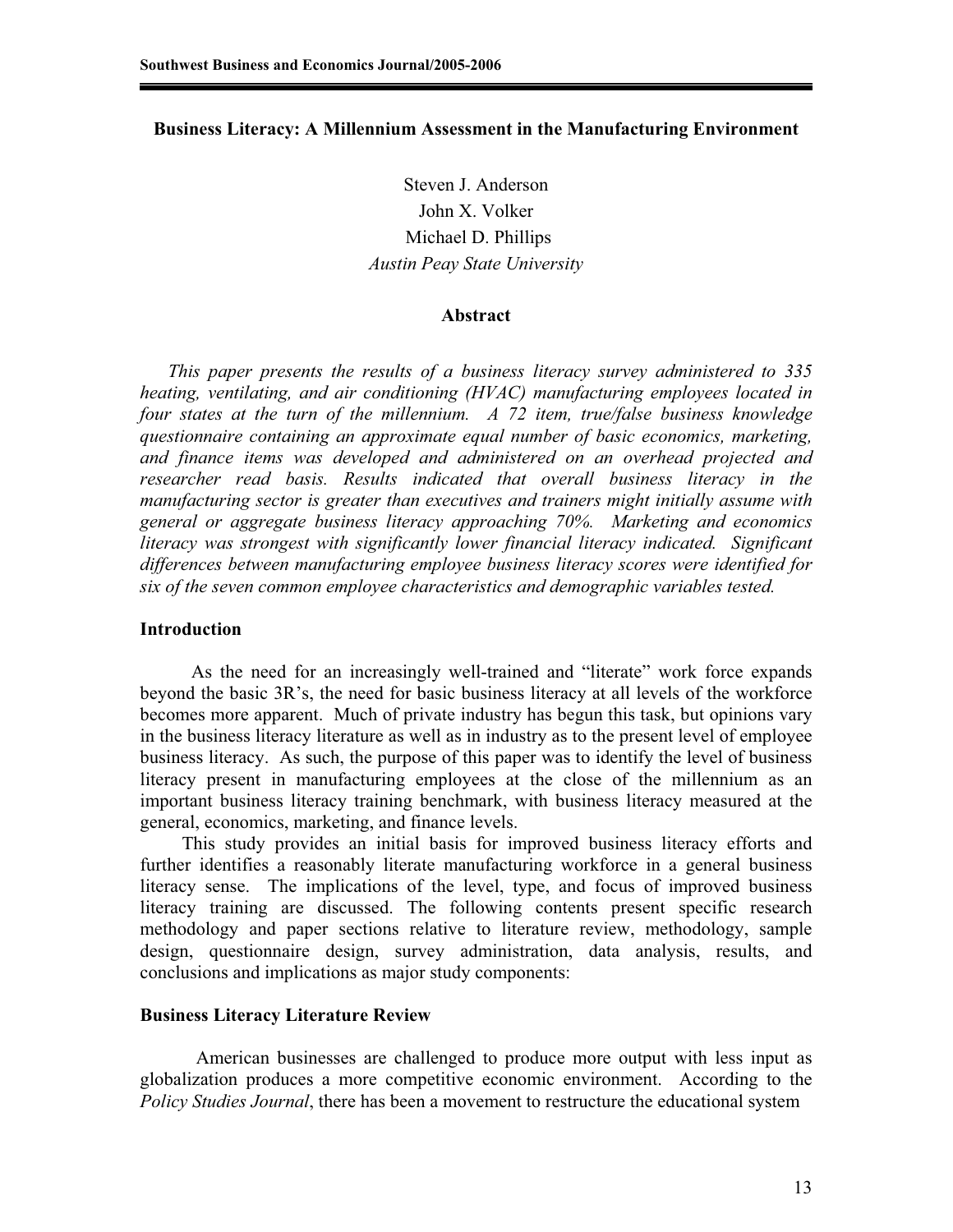in order to respond to this "workforce crisis" by providing more qualified workers for businesses, therefore "improving economic competitiveness and productivity" (Paris, 1994). The Direct Marketing Association Agencies Council committee has also addressed this "skills shortage" as a serious problem in business that negatively affects the quality of service delivered (Gray, 1999). *Business Week* has identified growing illiteracy in the workplace as a "time bomb" based on the results of a study that "raises troubling questions about the country's human capital" (Bernstein, 2002). *Nation's Business* reports, "an expanding U.S. economy and a correspondingly low unemployment rate have created a powerful demand for intelligent, well-trained workers" (Bates, 1998). With one of the nation's employment and competitive problems identified as a shortage of skilled workers, reducing workforce knowledge deficiencies may require increased workforce training. This may be especially true relative to workforce business literacy.

 The history of workforce business literacy may provide a better understanding of the level of business literacy improvement required. Business literacy is defined by Berman (1998) to mean "the ability to speak and read the language of business". The language of business has traditionally included the functional areas of economics, marketing and finance. Business literate employees are additionally defined by Muir (2002) to mean "employees with the ability to use financial and business information to understand and make business decisions". Opinion Research Corporation has been tracking the economics knowledge of the general public for over 50 years as the broadest measure of business literacy. "In 1945, the American public estimated that manufacturers made 18 cents after taxes on each dollar of sales; the actual figure was seven cents" compared with the "estimate in 1986 of the after tax profit per dollar of sales of 32 cents while the actual was four cents" (Lee, 1991). In 1945, the general public estimate of profitability was almost three times higher than actual manufacturing profit and in 1986 the general public estimate was eight times higher than actual manufacturing profit reflecting widening disparity over time between the perceived and actual level of manufacturing profitability. Similarly, overestimates of return on investment were also documented. While the number of college degrees rose substantially during that same time period, basic knowledge of profitability declined sharply.

 The educational system and in particular universities have historically been criticized for this decrease in business literacy. The Institute of Management Accountants cites, "preoccupation of most universities with research" as a cause for the "declining quality of business and accounting education" (Usry, 1993). Universities earn prestige and additional funding for their research efforts, resulting in professors concentrating on research and delegating teaching undergraduate courses to graduate students. From a budgeting perspective, this strategy may be appealing, but the IMA is challenging universities to balance their research functions with teaching (Usry, 1993).

Some businesses have confronted this problem by successfully implementing training programs to increase employee skills. The *Personnel Journal* explains how Springfield Manufacturing increased profits by 15% by training their employees to apply the financial principles to their individual task (Anfuso, 1995). However, *InfoWorld* reports the plight of other companies struggling through training programs designed to teach business skills where employees, learning a spreadsheet program, will ask what percentages are (Lewis, 1997). Although some companies enjoy a great deal of success with training programs, a greater number of companies experience poor results for their training efforts. As an example, *Inc.* has noted that the typical "job training program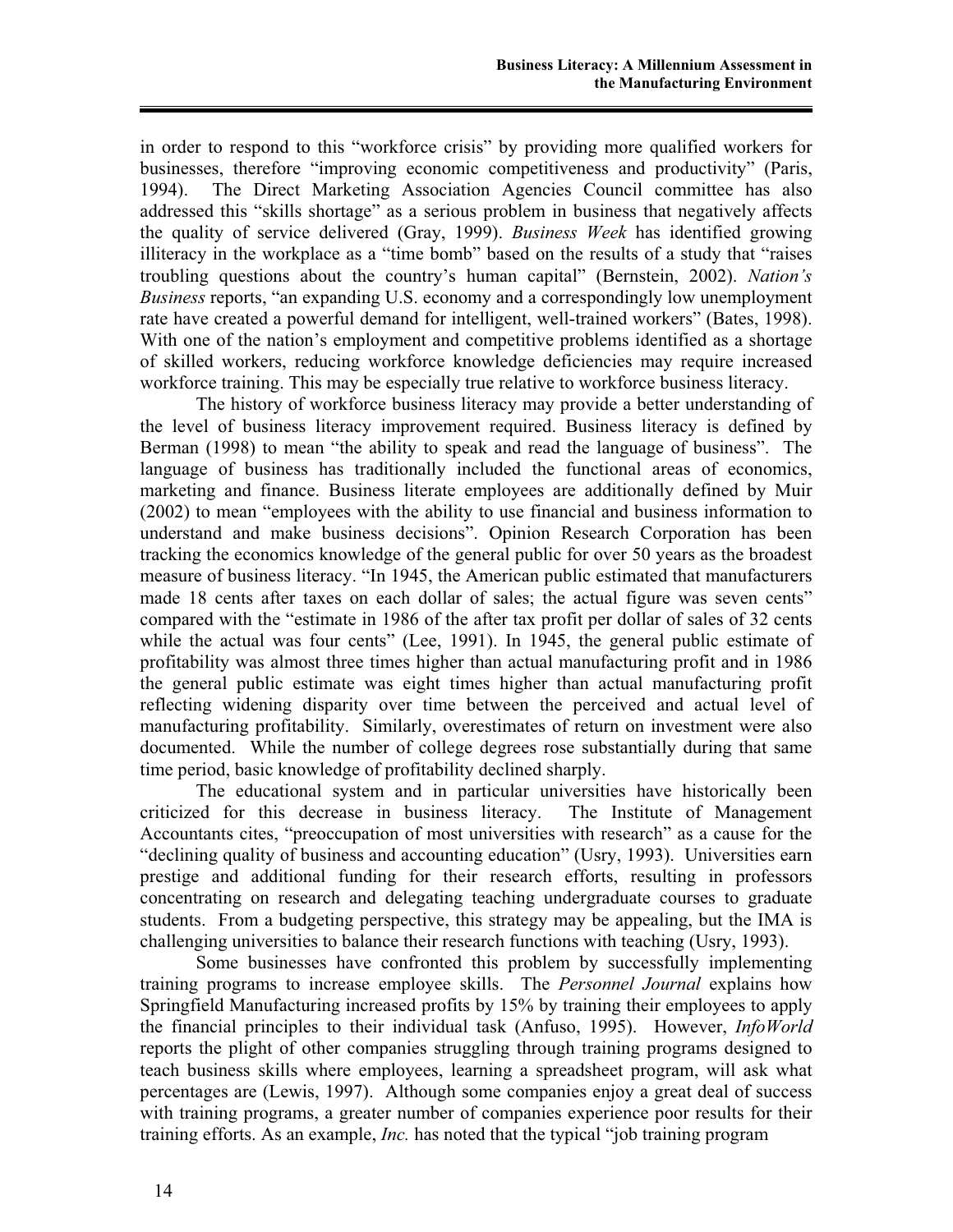provides a set of skills guaranteed to become obsolete a few years after they are taught" and instead recommends business training that teaches "people the financial skills necessary to understand how a company creates value and makes money" (Gendron, 1993). The fundamental tools of business: income statements and balance sheets, target markets and product life cycles, the laws of supply and demand, are identified as timeless principles necessary to understand the operation of any business.

*Training and Development* has advocated the business literacy of employees and has concluded that "...companies that conduct business literacy training have found that employees of all backgrounds and education levels can learn and are interested in learning about the numbers" (Berman, 1998). A review of the current business literacy literature failed to identify any studies which identified employee characteristics or demographics associated with different levels of employee business literacy. It is imperative for the United States to develop a business literate workforce in order to remain competitive in the global economy. To this end, it is further imperative that an assessment of the existing level and nature of business literacy in the workplace be undertaken as a business literacy training benchmark.

# **Research Methodology**

Based upon the assumption that a baseline assessment of manufacturing employees business literacy was important as a business literacy training benchmark, an exploratory and descriptive research methodology was constructed to: (1) initially identify surveyed manufacturing employees' breadth and depth of existing business literacy relative to 72 business knowledge questions and (2) profile this level of business literacy relative to primary economics, marketing, and finance components. The questionnaire additionally included 46 business subject categories and an open-ended question to further identify the business subjects the respondents were most interested in learning more about. In general the research methodology may be summarized as a dichotomous closed end, proportionate stratified, and surveyor administered questionnaire survey.

A test for significant differences between correct responses by question type (marketing, economics, and finance) was performed. A rank order of correct responses to business knowledge questions is provided in addition to a rank order of identified business subjects of further interest. A test for significant differences in business literacy scores by respondent characteristics and demographics was additionally performed using t-tests and ANOVA and further assuming null hypotheses.

# **Sample Design**

Based upon a target population of all manufacturing employees, the working population was identified as the manufacturing employees of a large air conditioning manufacturing corporation in geographically diverse plants to include Clarksville, TN; Tyler, TX; Trenton, NJ and Vidalia, GA.

A proportionate stratified random sample of employees from this working population to represent a minimum of 5% of each plant was produced relative to estimated response rate. Only the first two shifts of each identified plant were sampled due to small and unstable third shift size. A random number generator and systematic interval were utilized to produce a minimum 5 percent representation from each plant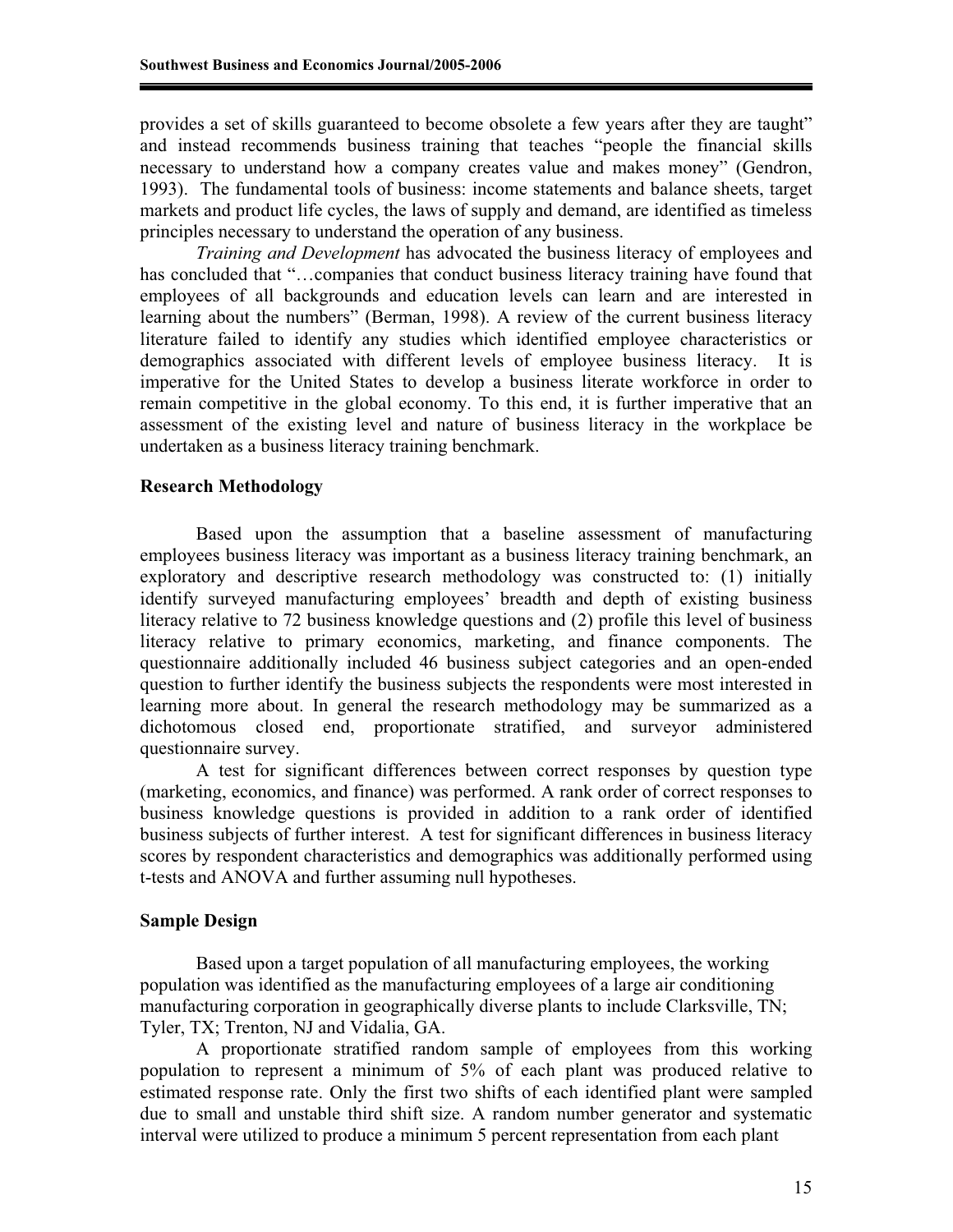from each proportionately stratified category to include gender, shift, hourly/salaried, and geographic area considerations. The net useable sample size of 335 produced an initial and estimated maximum standard error of the percentage estimate for all questionnaire items of +/- 5.4 percent at a 95 percent confidence level.

### **Questionnaire Design**

An employee respondent and researcher administered anonymous questionnaire using a Scantron answer card was utilized to gather and record existing employee business knowledge data. Estimated time for data collection per shift was thirty-five minutes to include introduction, directions, administration, and collection of materials.

All questionnaire items and sections were originally constructed using input from manufacturing executive level focus groups and prior researcher business subject and research knowledge. The initial questionnaire was pretested in multiple junior level business classes to establish content validity and item reliability. As a result, the final questionnaire contained five sections to include (1) introduction and directions; (2) seventy-two True/False Business Knowledge items; (3) a multi-item (forty-six) business knowledge interest question; (4) an open-ended business knowledge interest question; (5) a demographic section measuring common employee characteristics to include employment classification (hourly/salaried), gender (male/female), shift  $(1<sup>st</sup>/2<sup>nd</sup>)$ , years of company employment, age, education and geographic location (North/South).

#### **Survey Administration**

The design of the survey administration was relatively unique to the business literacy literature, and as a researcher administered format, reflected a compromise between a personal interview and self-report structure. In effect, when the respondents were assembled at the designated time and place, all items on the questionnaire were read (to include introduction and directions) with the employee respondents recording their answers on the appropriate Scantron or questionnaire form. An overhead transparency display of all questions was additionally used for question and response clarity. The "hybrid" personal interview and self report structure was used to eliminate reading level and reading speed bias in support of common question item interpretation and questionnaire completion. Questions were allowed of respondents in the survey administration to further support common question item interpretation. At completion, the survey administrators collected all questionnaires and response forms "simultaneously" to support respondent anonymity and overall response rate.

Survey administration and data collection occurred during May of 2000 and was completed by May 26, 2000. Only fully completed questionnaires were considered "usable" and included in the data analysis. The open-ended business knowledge interest item was hand edited and coded by the three researchers with majority interpretation used.

#### **Data Analysis and Hypotheses**

Analysis of data included the following general profiles and tables as follows:

1. Rank order distributions of business literacy questionnaire item responses from highest to lowest percentage correct score (Table 1).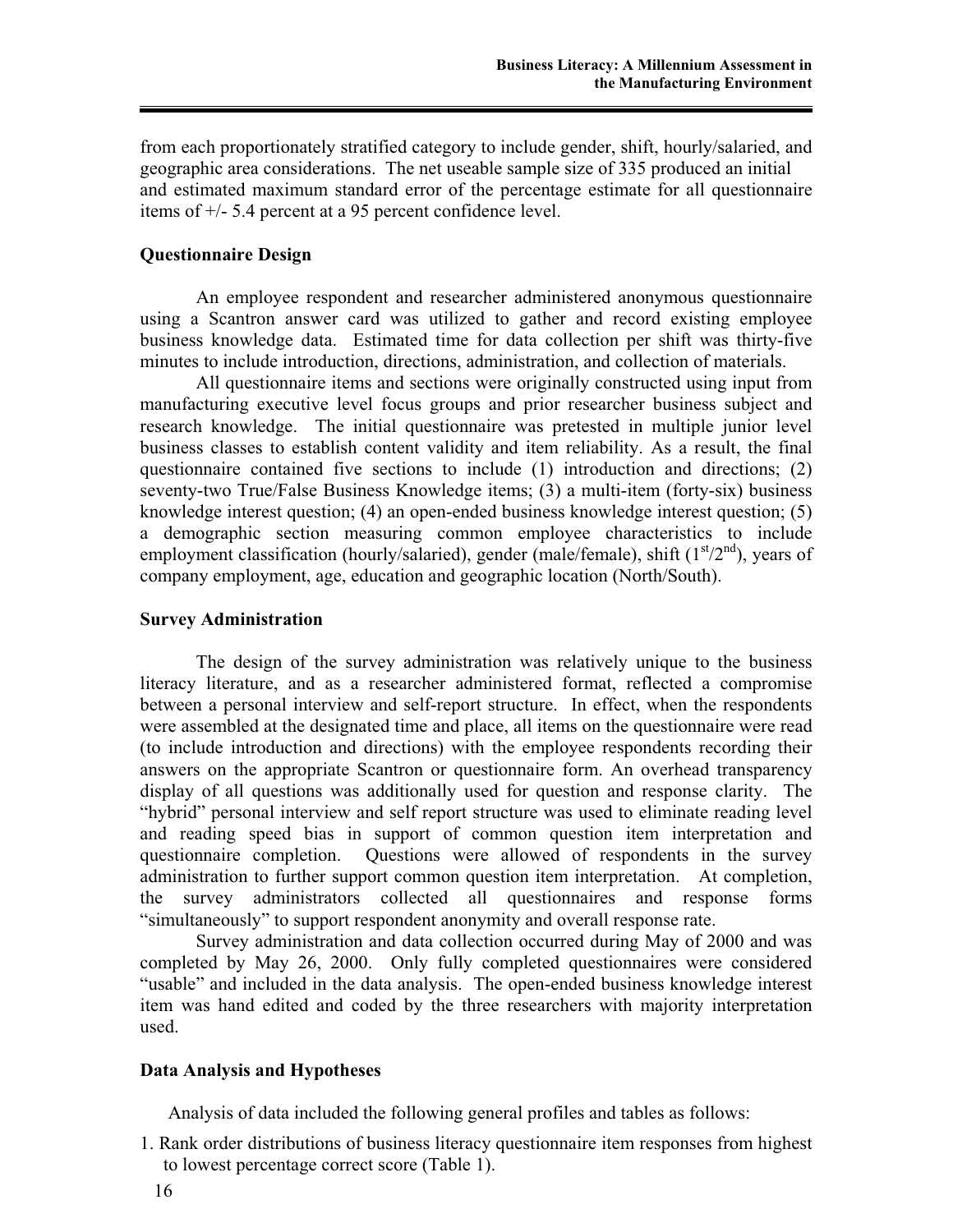2. Rank order distribution of business interest items from highest to lowest (Table 2).

Specific null hypotheses for data analysis are tested at the .05 level of significance as follows:

- 1. At the .05 level, there is no significant difference between correct business literacy scores by economics, marketing, and finance question types. The standard error of the percentage was used for this calculation.
- 2. At the .05 level, there is no significant difference between correct business literacy scores by employment classification (hourly vs. salaried).
- 3. At the .05 level, there is no significant difference between correct business literacy scores by gender (male vs. female).
- 4. At the .05 level, there is no significant difference between correct business literacy scores by employee shift worked (1st vs. 2nd).
- 5. At the .05 level, there is no significant difference between correct business literacy scores by years of company employment.
- 6. At the .05 level, there is no significant difference between correct business literacy scores by age.
- 7. At the .05 level, there is no significant difference between correct business literacy scores by level of education.
- 8. At the .05 level, there is no significant difference between correct business literacy scores by geographic location of present employment.

A t-test assuming unequal variances was employed for the dichotomous variables (hypotheses two through four) and a one-way ANOVA also assuming unequal variances was employed for the multichotomous variables (hypotheses five through eight).

# **Results**

The study produced 335 useable responses from an attempted distribution of 390 questionnaires for a net useable response rate of 86%. Responses remained proportionate to initial stratified sample to include initial gender, shift, hourly/salaried, and geographic area considerations.

Table 1 presents the results of the rank order distribution of all 72 business literacy questionnaire responses from highest to lowest percentage correct score. Global results indicate a mean overall correct percentage response of 69.7 percent, a median of 69.4 percent, and a mode of 68.1 percent producing a nearly perfect normal distribution and a calculated standard error of the percentage of .47 percent. The percentage of correct scores for all 335 respondents ranged from a low of 42 percent to a high of 92 percent. The percentage of correct scores varied by question type such that marketing averaged 73.7 percent, economics averaged 71.8 percent and finance averaged 61.7 percent.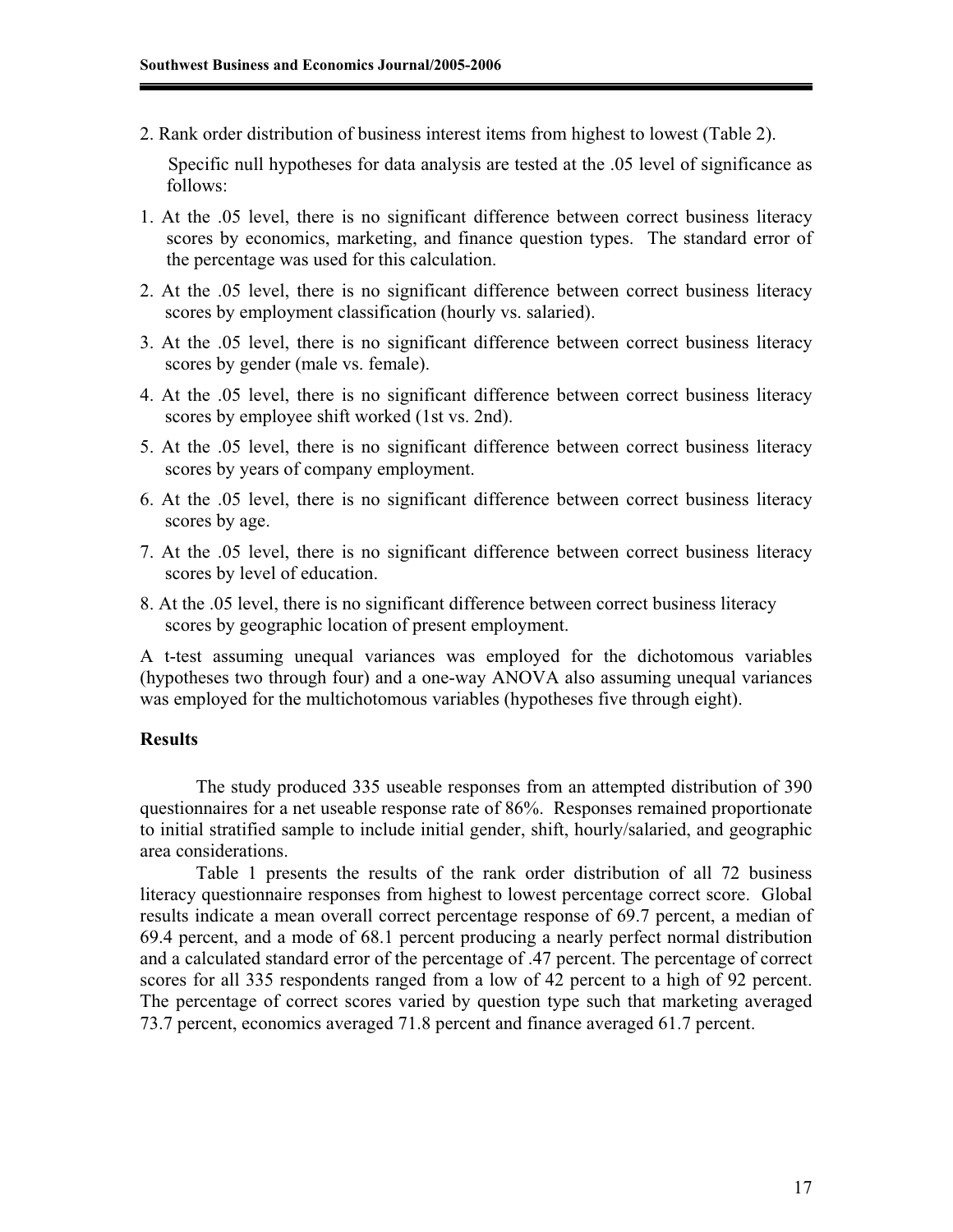| Table 1                                               |  |
|-------------------------------------------------------|--|
| <b>BUSINESS KNOWLEDGE SURVEY RANK ORDER RESPONSES</b> |  |
| $(X = 69.7\%)$                                        |  |

| $(A = 09.720)$ |                |          |  |  |  |  |  |
|----------------|----------------|----------|--|--|--|--|--|
|                | Rank % Correct | Question |  |  |  |  |  |
|                |                |          |  |  |  |  |  |
|                |                |          |  |  |  |  |  |

- 1. *97.6% Competition occurs when more than one firm can meet market needs.*
- *2. 96.3% A budget can be both a planning tool and a control tool.*
- *3. 96.2% A positive attitude toward a brand will generally lead to more frequent purchase of that brand.*
- *4. 94.9%The first step in marketing should be the identification of customer needs.*
- *5. 94.7% A market exists whenever there is a willing buyer and a willing seller.*
- *6. 93.4% A 30-year mortgage is a long term liability.*
- *7. 91.5% The primary purpose of a business should be to provide customer satisfaction.*
- *8. 89.6% The group of people a product is to be sold to is the target market.*
- *9. 89.5% Domestic success does not guarantee international success.*
- *10. 87.3% A commitment to compete internationally is necessary to be successful internationally.*
- *11. 87.2% Most products produced in the U.S. compete with similar products produced around the world.*
- *12. 85.6% As prices increase, people tend to buy more.*
- *13. 84.8% The increased free trade of products across national boundaries is an example of globalization.*
- *14. 84.8% Increased productivity will generally lead to increased profits.*
- *15. 84.7% Interest should be considered the cost of money.*
- *16. 84.5% Lowering price is often used to increase market share.*
- *17. 83.9% Primary distribution costs are transportation and storage.*
- *18. 82.3% Materials are an example of a variable cost.*
- *19. 81.9% Products have life cycles and are introduced, grow, mature, and decline.*
- *20. 81.6% In general, the greater the recognition of a brand name, the greater the value of that brand name.*
- *21. 81.1% There is no relationship between interest rates and business risk.*
- *22. 81.0% A monopoly exists when one firm controls their market.*
- *23. 80.9% Gross domestic product (GDP) is a measure of economic activity.*
- *24. 80.5% Productivity is generally measured by output divided by input.*
- *25. 80.1% Inventory reduction is a source of cash.*
- *26. 78.5% Market share is calculated as company sales divided by total industry sales.*
- *27. 78.4% A business must grow or die.*
- *28. 77.2% Total costs equal fixed costs plus variable costs.*
- *29. 76.5% The consumer price index (CPI) is an indicator of inflation.*
- *30. 76.5% Holding a diversified portfolio of investments reduces risk.*
- *31. 75.8% Business investment decisions are affected by tax rates.*
- *33. 75.4% Determining that people > 35 have needs different than those < 25 is an example of segmentation.*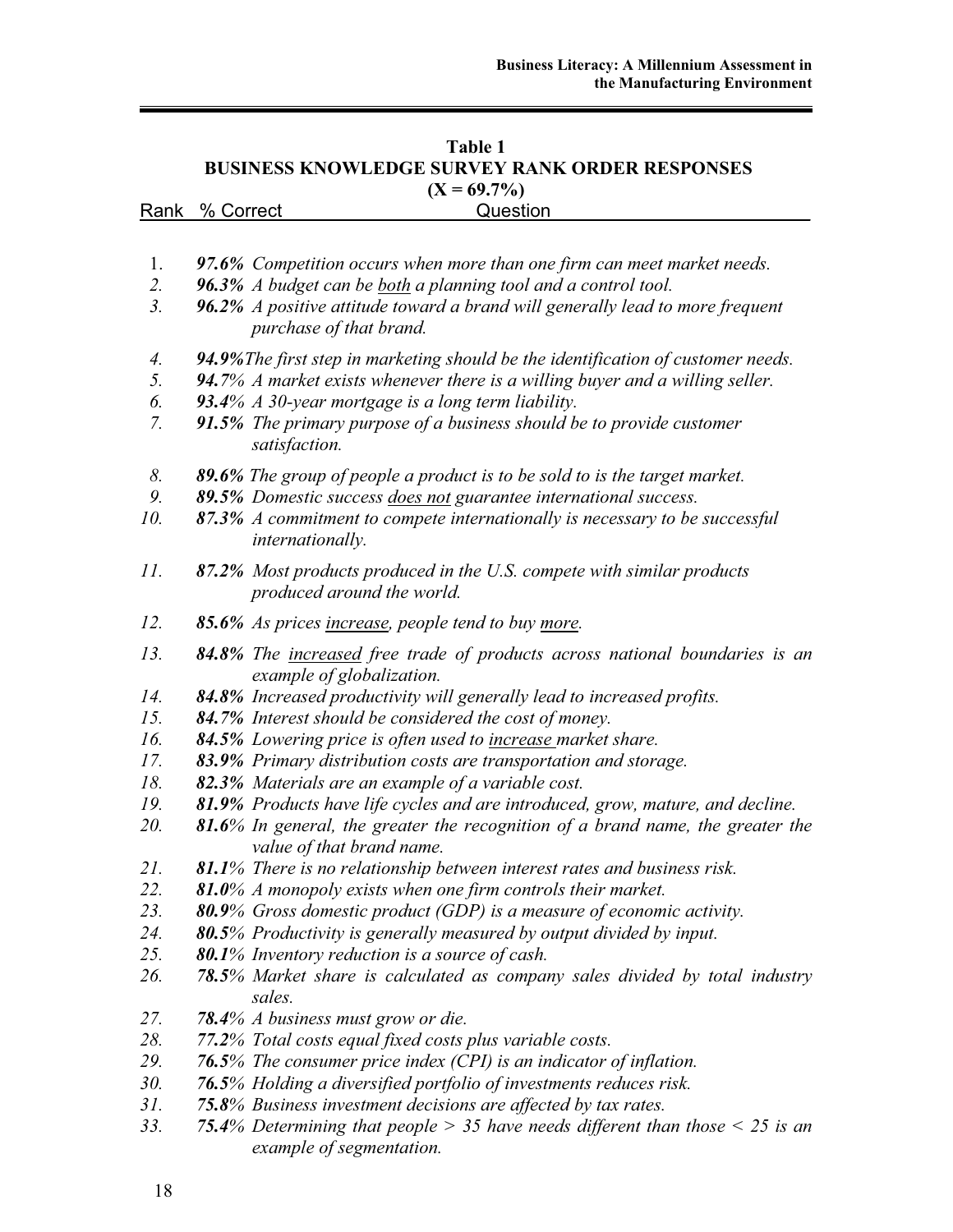- *34. 74.9% The higher the risk, the higher the expected return.*
- *35. 74.5% Markets generally remain stable over time.*
- *36. 74.4% The relationship between a product, markets, and its competitors is known as positioning.*
- *37. 74.1% The Federal Reserve has raised interest rates more than once recently.*
- *38. 73.8% Nobody ever won an argument with a customer.*
- *39. 73.7% Value is the same as price.*
- *40. 73.2% In distribution, you can eliminate the middleman but not their function.*
- *41. 71.9% The 20-year average annual return of the Standard and Poor's stock market is 20%.*
- *42. 71.6% The market determines the price of the product.*
- *54. 69.4% A service is an intangible product.*
- *55. 69.3% The U.S. inflation rate last year was 6%.*
- *56. 68.4% Profit is the reward for taking business risk.*
- *57. 68.1% Fixed costs generally do not increase with volume.*
- *58. 65.5% Advertising can generally overcome a poor product, a poor price, or poor distribution.*
- *59. 64.6% An increase in interest rates causes the price of stocks to decrease.*
- *60. 64.1% The U. S. trade deficit last year was the highest in U. S. history.*
- *61. 63.5% Value is generally measured as quality divided by price.*
- *62. 60.8% Long run stock returns are greater than long run bond returns.*
- *63. 59.6% A dollar today is worth more than a dollar to be received tomorrow.*
- *64. 59.6% Inflation may be defined as too many dollars chasing too few goods.*
- *65. 58.8% Total assets equals total liabilities plus equity.*
- *66. 58.5% An increase in accounts receivable is a use of cash.*
- *67. 57.3% Inventory is a fixed asset.*
- *68. 55.0% The top corporate tax rate is 33%.*
- *69. 54.7% Federal government fiscal policy deals with and the money supply.*
- *70. 52.5% When demand is greater than supply, it is a buyers market .*
- *71. 52.0% Accounts receivable would generally be a current liability.*
- *72. 51.5% Accounts payable is a current asset.*
- *73. 50.7% Depreciation is a cash expense*
- *74. 47.1% Nothing happens until someone sells something.*
- *75. 47.0% The average age in the U. S. is an example of demographics.*
- *76. 46.3% Tariff barriers are the best way to protect domestic markets.*
- *77. 42.8% A product must be physically changed for it to be called a new or different product.*
- *78. 42.7% Average profit after taxes in manufacturing is less than 10% of sales.*
- *79. 40.8% Profit is the same thing as cash.*
- *80. 38.7% All businesses run on cash.*
- *81. 34.8% Marketing is basically the same thing as selling.*
- *82. 34.3% Working capital equals total assets minus total liabilities.*
- *83. 32.2% Federal government monetary policy deals with taxes.*
- *84. 25.1% Sales minus cost of goods sold equal net profit.*

 Manufacturing employees' knowledge of finance was significantly lower than the global study average of 69.7 percent and also significantly lower than their knowledge of marketing and economics subjects employing the calculated standard error of the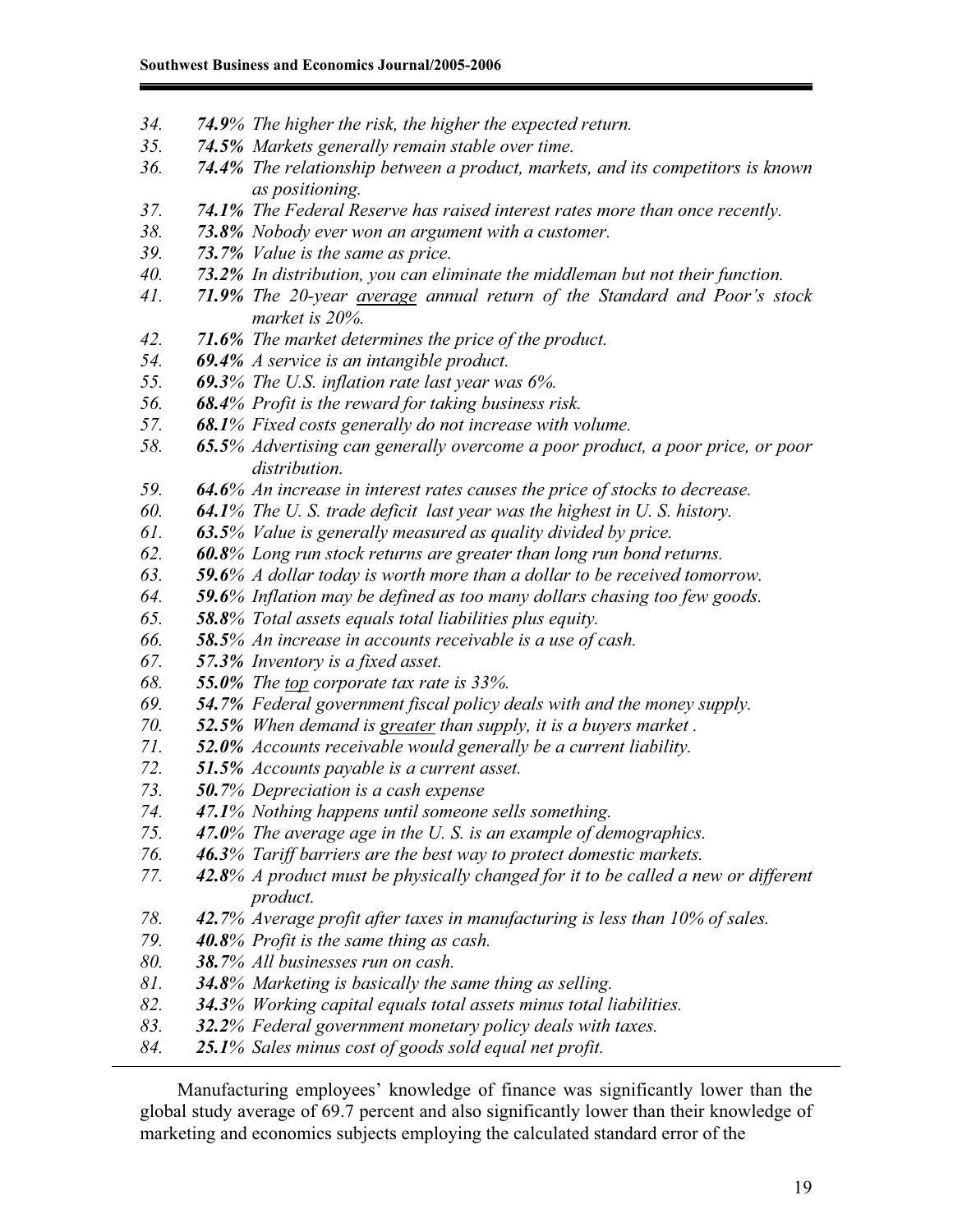percentage of .47 percent and a calculated confidence interval of .92 percent (1.96 times .47 percent). As such, null hypothesis one was rejected at the .05 level of significance.

Table 2 presents the results of the rank order distribution of the 55 business interest questionnaire responses from highest to lowest selection score (total sum of expressed interest). A reasonable rank order break occurs at 55 requests producing 16 business topics that the manufacturing employees were most interested in. Sixty-two percent of the respondents indicated a strong interest in further stock market information as the business category of most interest. Additional top 16 requests for further business information, in rank order, were marketing, market share, budgeting, economic systems, interest rates, profit, taxes, risk and return, cash flow, competition, international business, customer service, globalization, operating expenses, and uses of cash. The majority (nine out of sixteen) of the business subjects for which further interest was expressed were classified as financial. The significantly lower scores on finance questions support this interest in additional financial information and therefore points to an obvious business literacy training need. The open-ended business knowledge interest question produced responses primarily related to interest in small business and entrepreneurship subjects.

| <b>Interest Areas</b>         | <b>Total Requests</b> | <b>Interest Areas</b>    | <b>Total Requests</b> |
|-------------------------------|-----------------------|--------------------------|-----------------------|
| <b>Stock Market</b>           | 216                   | Pricing                  | 36                    |
| Marketing                     | 94                    | Product Life Cycles      | 35                    |
| <b>Market Share</b>           | 90                    | Demographics             | 33                    |
| <b>Budgeting</b>              | 87                    | Distribution             | 31                    |
| Economic Systems              | 87                    | Productivity             | 30                    |
| <b>Interest Rates</b>         | 83                    | Assets                   | 30                    |
| Profit                        | 81                    | <b>Working Capital</b>   | 29                    |
| Taxes                         | 78                    | Product Line/Mix         | 27                    |
| <b>Risk and Return</b>        | 74                    | Value                    | 27                    |
| Cash Flow                     | 69                    | <b>Brand Name</b>        | 25                    |
| Competition                   | 68                    | Trade                    | 25                    |
| <b>International Business</b> | 66                    | Cost of Goods Sold       | 24                    |
| <b>Customer Service</b>       | 63                    | Depreciation             | 24                    |
| Globalization                 | 59                    | Interest                 | 23                    |
| <b>Operating Expenses</b>     | 58                    | Positioning              | 23                    |
| Uses of Cash                  | 55                    | <b>Income Statements</b> | 22                    |
| <b>Consumer Behavior</b>      | 47                    | Price/Quantity           | 19                    |
| <b>Customer Service</b>       | 46                    | Margin                   | 18                    |
| <b>Sales Promotion</b>        | 45                    | <b>Balance Sheet</b>     | 17                    |
| Time Value of Money           | 43                    | Liabilities              | 17                    |
| <b>Production Costs</b>       | 43                    | Segmentation             | 8                     |
| Inflation                     | 38                    | Differentiation          | $\overline{4}$        |
| Sources of Cash               | 36                    |                          |                       |

**Table 2 BUSINESS INTEREST RANK ORDER RESPONSES** 

\_\_\_\_\_\_\_\_\_\_\_\_\_\_\_\_\_\_\_\_\_\_\_\_\_\_\_\_\_\_\_\_\_\_\_\_\_\_\_\_\_\_\_\_\_\_\_\_\_\_\_\_\_\_\_\_\_\_\_\_\_\_\_\_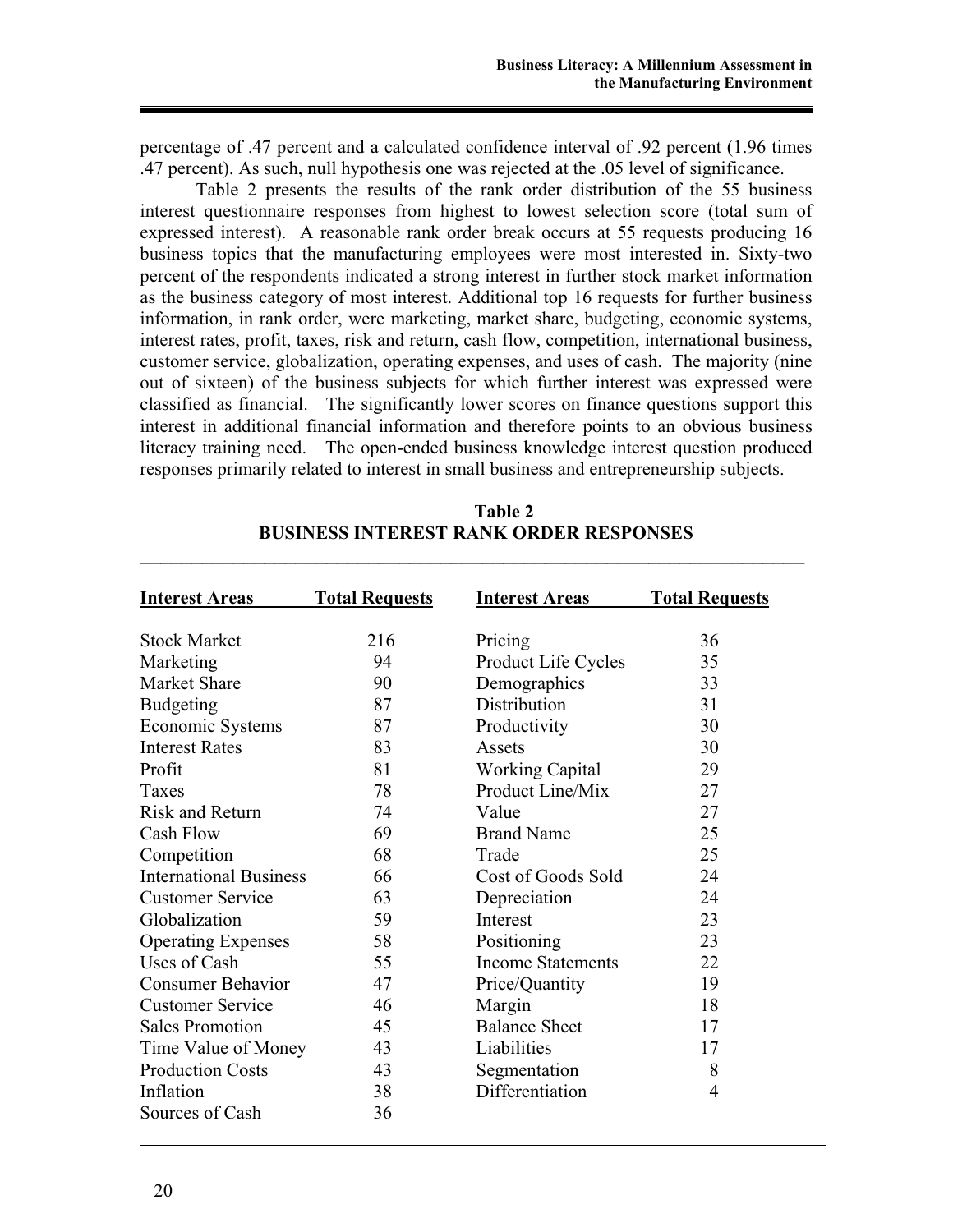Table 3 presents the results of the tests for significant differences between business literacy scores by hourly/salaried, gender, shift, years of company employment, age, education, and employment location considerations. Significant differences between respondent business literacy scores were identified relative to employment classification, gender, shift, years of company employment, level of education, and geographic location of present employment. As such, null hypotheses two through five and seven and eight were rejected at the .05 level of significance with age being the only demographic variable not significantly associated with correct business literacy scores.

| 1. Employment Status   | Mean | N           | $t - Value$ | <b>Significance</b> |
|------------------------|------|-------------|-------------|---------------------|
| Salaried               | .735 | 98          | 10.636      | p < .0001           |
| Hourly                 | .652 | 237         |             |                     |
| $2.$ Sex               | Mean | N           | $t - Value$ | <b>Significance</b> |
| Male                   | .687 | 240         | 4.417       | p < .0001           |
| Female                 | .649 | 95          |             |                     |
| 3. Shift               | Mean | N           | $t - Value$ | <b>Significance</b> |
| First                  | .685 | 232         | 3.586       | p < .001            |
| Second                 | .655 | 103         |             |                     |
| 4. Years with Employer | Mean | N           | $F - Value$ | <b>Significance</b> |
| < 5                    | .670 | 114         | 2.718       | p < .05             |
| $5-9$                  | .659 | 62          |             |                     |
| $10-14$                | .690 | 32          |             |                     |
| $15 - 20$              | .706 | 39          |             |                     |
| >20                    | .678 | 88          |             |                     |
| 5. Age                 | Mean | $\mathbf N$ | $F - Value$ | <b>Significance</b> |
| 18-25                  | .657 | 34          | 1.254       | .288                |
| 26-35                  | .667 | 87          |             |                     |
| 36-45                  | .684 | 32          |             |                     |
| $46 - 55$              | .683 | 39          |             |                     |
| GT 55                  | .674 | 88          |             |                     |
| 6. Education           | Mean | N           | F – Value   | <b>Significance</b> |
| $<$ H.S.               | .641 | 11          | 24.430      | p < .0001           |
| H.S. Graduate          | .642 | 100         |             |                     |
| Some College           | .669 | 121         |             |                     |
| College Graduate       | .731 | 74          |             |                     |
| <b>Graduate School</b> | .674 | 29          |             |                     |
| 7. Location            | Mean | N           | $F - Value$ | <b>Significance</b> |
| Clarksville            | .690 | 92          | 9.88        | p < .0001           |
| Tyler                  | .653 | 101         |             |                     |
| Trenton                | .696 | 110         |             |                     |
| Vidalia                | .639 | 32          |             |                     |
|                        |      |             |             |                     |

 **Table 3 RESPONDENT BUSINESS LITERACY SCORES BY DEMOGRAPHICS**

**\_\_\_\_\_\_\_\_\_\_\_\_\_\_\_\_\_\_\_\_\_\_\_\_\_\_\_\_\_\_\_\_\_\_\_\_\_\_\_\_\_\_\_\_\_\_\_\_\_\_\_\_\_\_\_\_\_\_\_\_\_\_\_\_\_\_\_\_\_\_\_\_**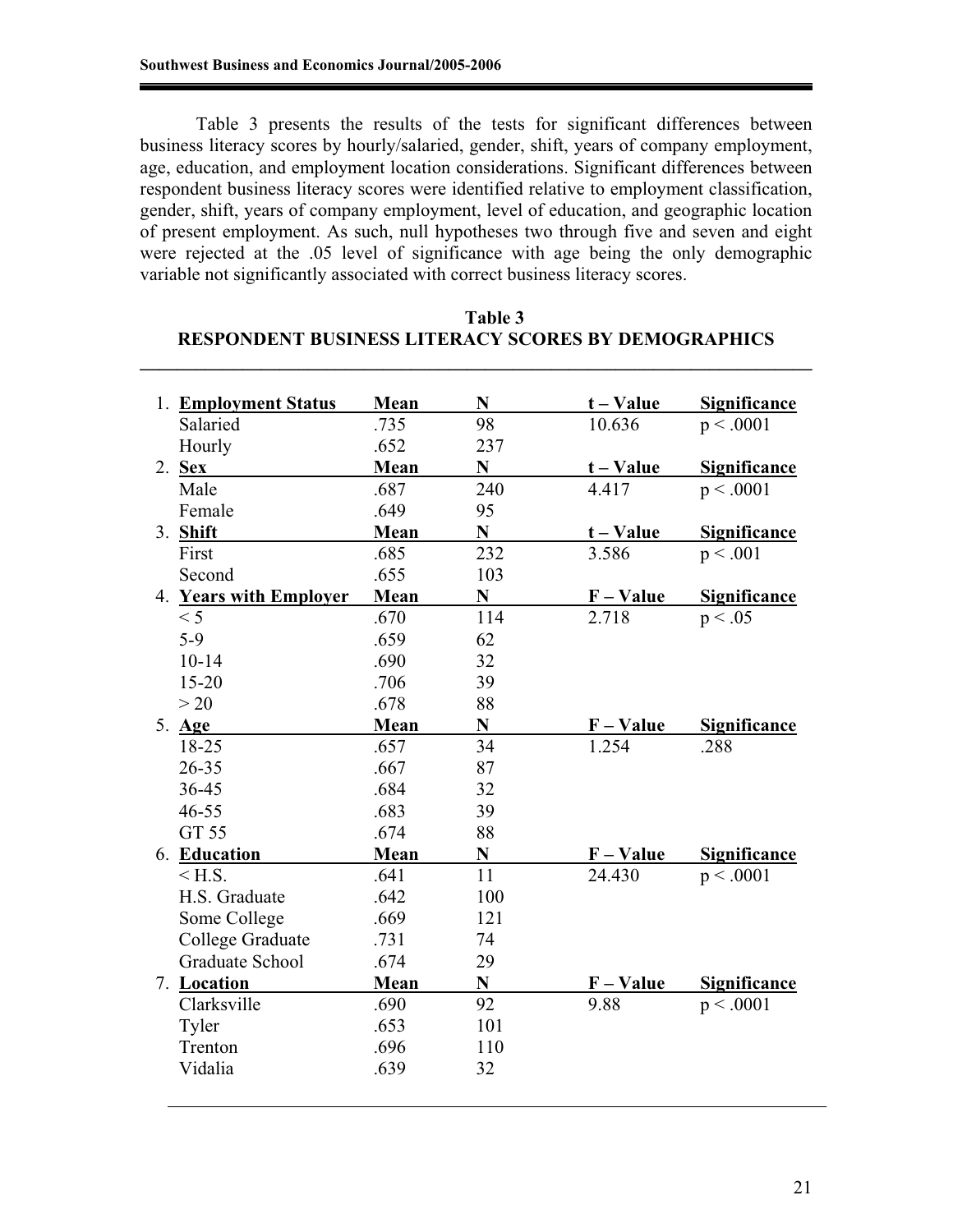### **Conclusions and Implications**

The survey methodology, which employed a geographically diverse and proportionately stratified sample relative to gender, shift, and hourly/salaried status in the air conditioning manufacturing sector can reasonably be considered representative of the general manufacturing industry and general business literacy environment. The researcher administered (read and visually presented) dichotomous multi-item questionnaire supported convergent and divergent validity. The 86 percent net useable response rate was robust and absent of significant non-response bias with further significant predictive validity present.

As a comprehensive assessment of business literacy in the manufacturing environment, a number of important conclusions can be drawn as follows:

- 1. General business literacy in the manufacturing sector is greater than executives and trainers might initially assume with general or comprehensive business literacy approaching 70 percent. The implications for business practitioners and trainers are such that a reasonable base of business literacy exits which can be built upon and improved through targeted business literacy training.
- 2. Marketing and economics business literacy is strongest in the manufacturing sector with significantly lower finance literacy indicated. The implications for business practitioners and trainers are such that business literacy training should reasonably focus upon the identified financial literacy deficiency to support any form of open book management culture.
- 3. Manufacturing employees indicate an expressed interest in further business knowledge relative to a number of summarized subjects to include the stock market, marketing, competition, budgeting, profit, taxes, risk and return, cash flow, interest rates, economic systems, international business, globalization, entrepreneurship, and customer service. The implications for business practitioners and trainers are such that business literacy training programs should reasonably focus upon these business topics as identified business subjects of high interest.
- 4. Significant differences between respondent correct business literacy scores were produced for six of the seven demographic variables specifically identified as employment classification, gender, shift, years of company employment, level of education, and geographic location of present employment. Manufacturing employees who were from more southern states, hourly, female, with shorter company employment, and with a lower level of formal education scored significantly lower relative to business literacy. The implications for business practitioners and trainers are such that this employee group and profile is the most in need of and might benefit the most from business literacy training.
- 5. Implications for researchers are such that levels of business literacy should be researched across broader employment categories to include the service industries in an attempt to identify current and potentially different levels of business literacy relative to industry or employment categories.